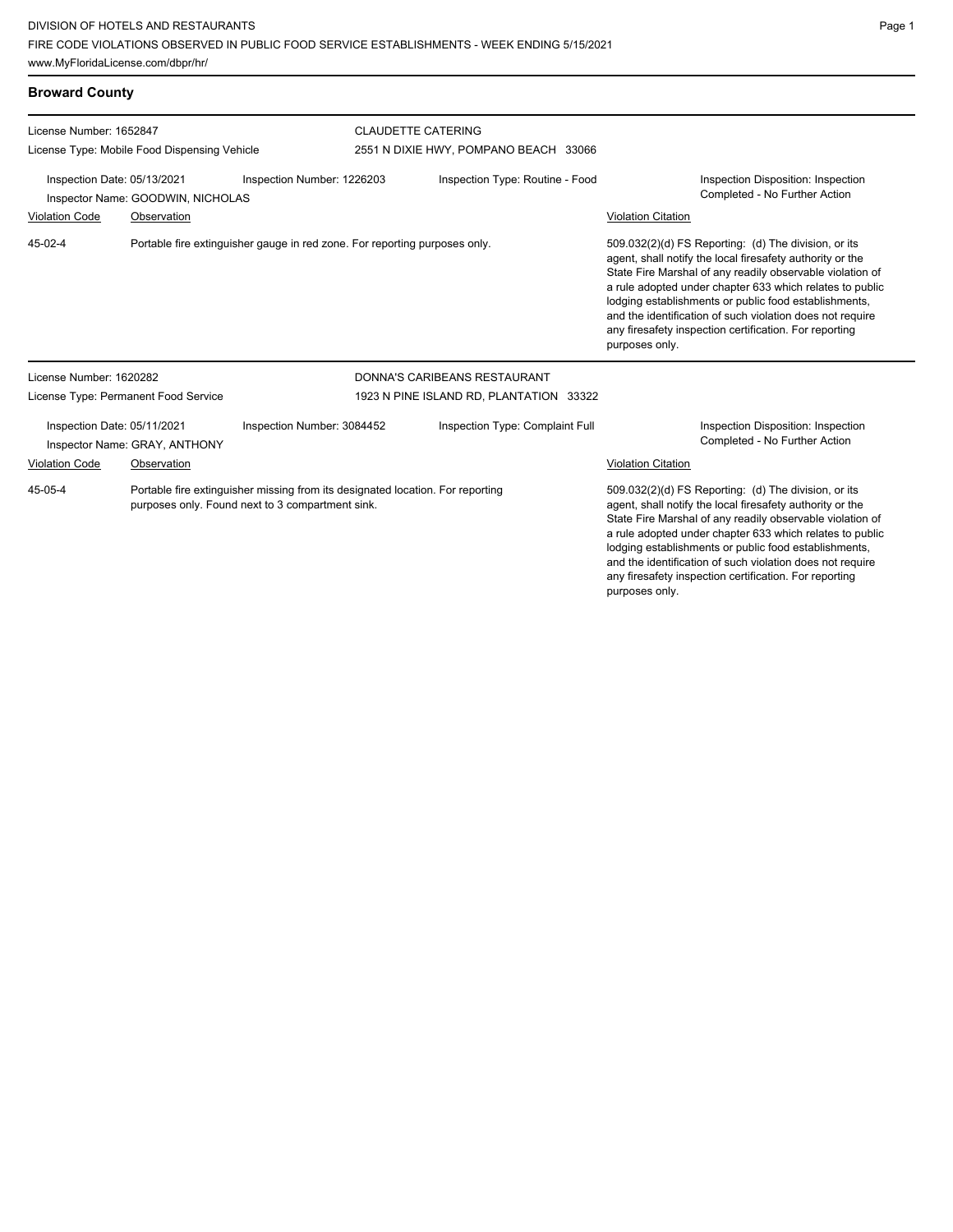| <b>Flagler County</b>                                                                                                                                                                   |                                                 |                            |                                                                |                           |                                                                                                                                                                                                                                                                                                                                                                                                            |
|-----------------------------------------------------------------------------------------------------------------------------------------------------------------------------------------|-------------------------------------------------|----------------------------|----------------------------------------------------------------|---------------------------|------------------------------------------------------------------------------------------------------------------------------------------------------------------------------------------------------------------------------------------------------------------------------------------------------------------------------------------------------------------------------------------------------------|
| License Number: 2800677<br>License Type: Permanent Food Service                                                                                                                         |                                                 |                            | <b>MAMALING'S</b><br>1280 PALM COAST PKWY SW, PALM COAST 32137 |                           |                                                                                                                                                                                                                                                                                                                                                                                                            |
| Inspection Date: 05/12/2021<br><b>Violation Code</b>                                                                                                                                    | Inspector Name: BADDING, MELANIE<br>Observation | Inspection Number: 3079612 | Inspection Type: Routine - Food                                | <b>Violation Citation</b> | Inspection Disposition: Warning<br>Issued                                                                                                                                                                                                                                                                                                                                                                  |
| 46-01-4<br>Marked exit/path to marked exit blocked. For reporting purposes only.<br>In hallway by restrooms exit blocked by wire shelving, boxes on the right hand side<br>of the hall. |                                                 |                            |                                                                | reporting purposes only.  | 61C-1.004(9) FAC Reporting: (9) Means of access,<br>including entrances, halls, and stairways, must permit<br>unobstructed travel at all times and shall be clean.<br>ventilated and well-lighted day and night. Hall and stair<br>runners shall be kept in good condition. Railways, as<br>defined in 61C-1.001(23), F.A.C., shall be installed on<br>all stairways and around all porches and steps. For |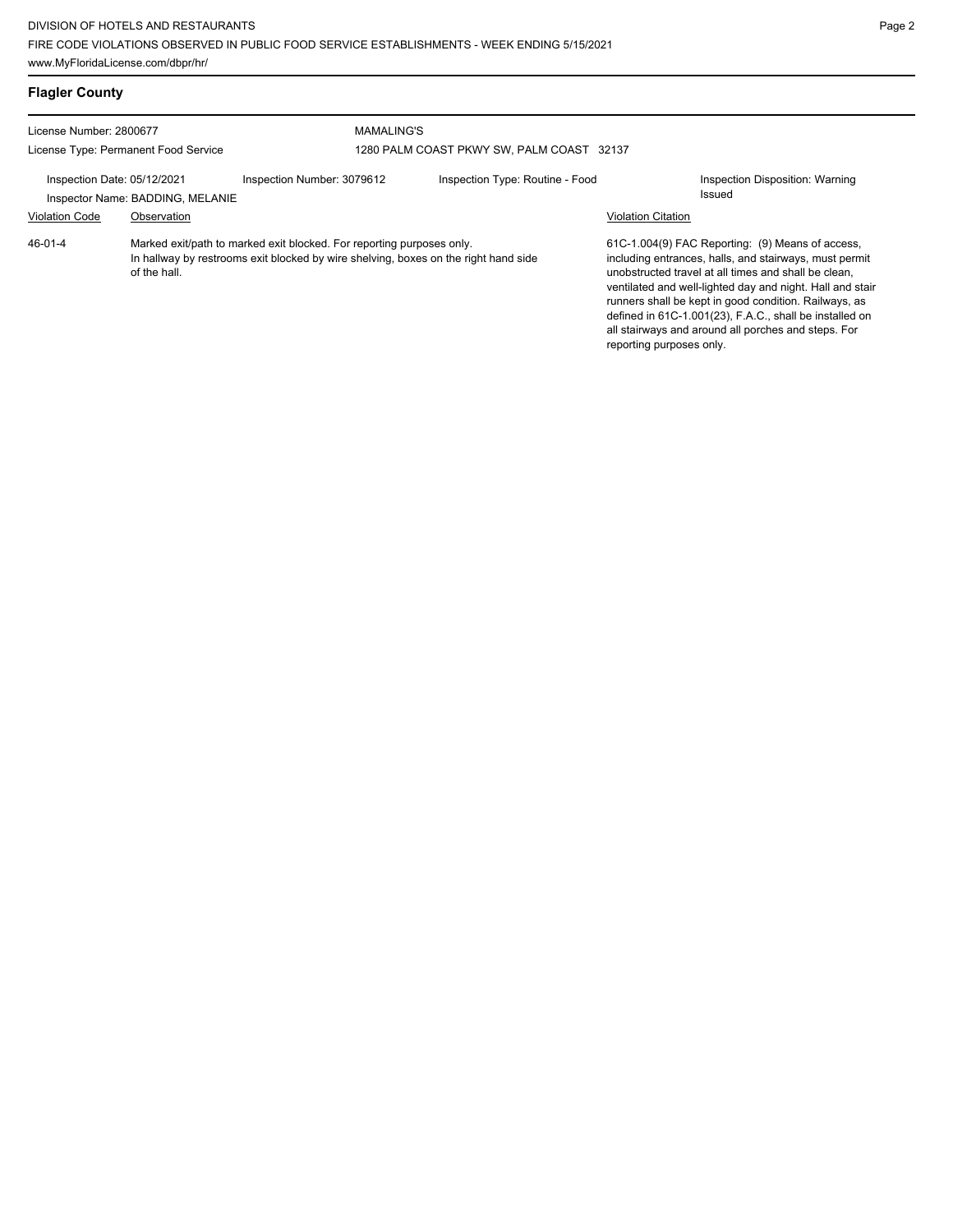**Hillsborough County** License Number: 3910272 License Type: Permanent Food Service BARBARA'S FAMILY RESTAURANT 514 S HWY 41, RUSKIN 33570 Inspection Date: 05/10/2021 Inspection Number: 3079917 Inspection Type: Routine - Food Inspection Disposition: Inspection Inspector Name: SANDERS, CLEVELAND <br>
Inspector Name: SANDERS, CLEVELAND Violation Code Observation Violation Citation Portable fire extinguisher missing from its designated location. For reporting purposes only. Observed fire extinguisher stored on the floor across from three compartment sink. 509.032(2)(d) FS Reporting: (d) The division, or its agent, shall notify the local firesafety authority or the State Fire Marshal of any readily observable violation of a rule adopted under chapter 633 which relates to public lodging establishments or public food establishments, and the identification of such violation does not require any firesafety inspection certification. For reporting purposes only. 45-05-4 License Number: 3902591 License Type: Permanent Food Service BANQUET HALL 4200 GEORGE J BEAN PKWY, TAMPA 33607 Inspection Date: 05/10/2021 Inspection Number: 3072700 Inspection Type: Routine - Food Inspection Disposition: Inspection Inspector Name: CANNELLA, MARK **Example 1999** Completed - No Further Action Violation Code Observation Violation Citation No current insurance inspector boiler report or boiler certificate available for boiler. For reporting purposes only. 61C-1.004(9) FAC Reporting: (9) Heating and ventilation - The heating and ventilation system shall be kept in good repair or be installed to maintain a minimum of 68 degrees Fahrenheit throughout the building. The insurance inspectors boiler report is required annually for power boilers and high pressure/high temperature boilers and biannually for low pressure steam or vapor heating boilers and shall be posted in the boiler room. For reporting purposes only. 48-01-5 License Number: 3917838 License Type: Permanent Food Service CHICK FIL A 4100 GEORGE J BEAN PKWY, TAMPA 33607 Inspection Date: 05/14/2021 Inspection Number: 3072633 Inspection Type: Routine - Food Inspection Disposition: Inspection Completed - No Further Action Inspector Name: CANNELLA, MARK Violation Code Observation Violation Citation Portable fire extinguisher missing from its designated location. For reporting purposes only. COS manager placed fire extinguisher in location 509.032(2)(d) FS Reporting: (d) The division, or its agent, shall notify the local firesafety authority or the State Fire Marshal of any readily observable violation of a rule adopted under chapter 633 which relates to public lodging establishments or public food establishments, and the identification of such violation does not require any firesafety inspection certification. For reporting purposes only. 45-05-4 License Number: 3912268 License Type: Permanent Food Service THINH AN KITCHEN & TOFU 8104 W WATERS AVE, TAMPA 33615 Inspection Date: 05/10/2021 Inspection Number: 3066815 Inspection Type: Routine - Food Inspection Disposition: Warning Issued Inspector Name: ZHANG, JACKY Violation Code Observation **College Contract Contract Contract Contract Contract Contract Contract Contract Contract Contract Contract Contract Contract Contract Contract Contract Contract Contract Contract Contract Contra** No current insurance inspector boiler report or boiler certificate available for boiler. For reporting purposes only. \*\*Repeat Violation\*\* 61C-1.004(9) FAC Reporting: (9) Heating and ventilation - The heating and ventilation system shall be kept in good repair or be installed to maintain a minimum of 68 degrees Fahrenheit throughout the building. The insurance inspectors boiler report is required annually for power boilers and high pressure/high temperature boilers and biannually for low pressure steam or vapor heating boilers and shall be 48-01-5

posted in the boiler room. For reporting purposes only.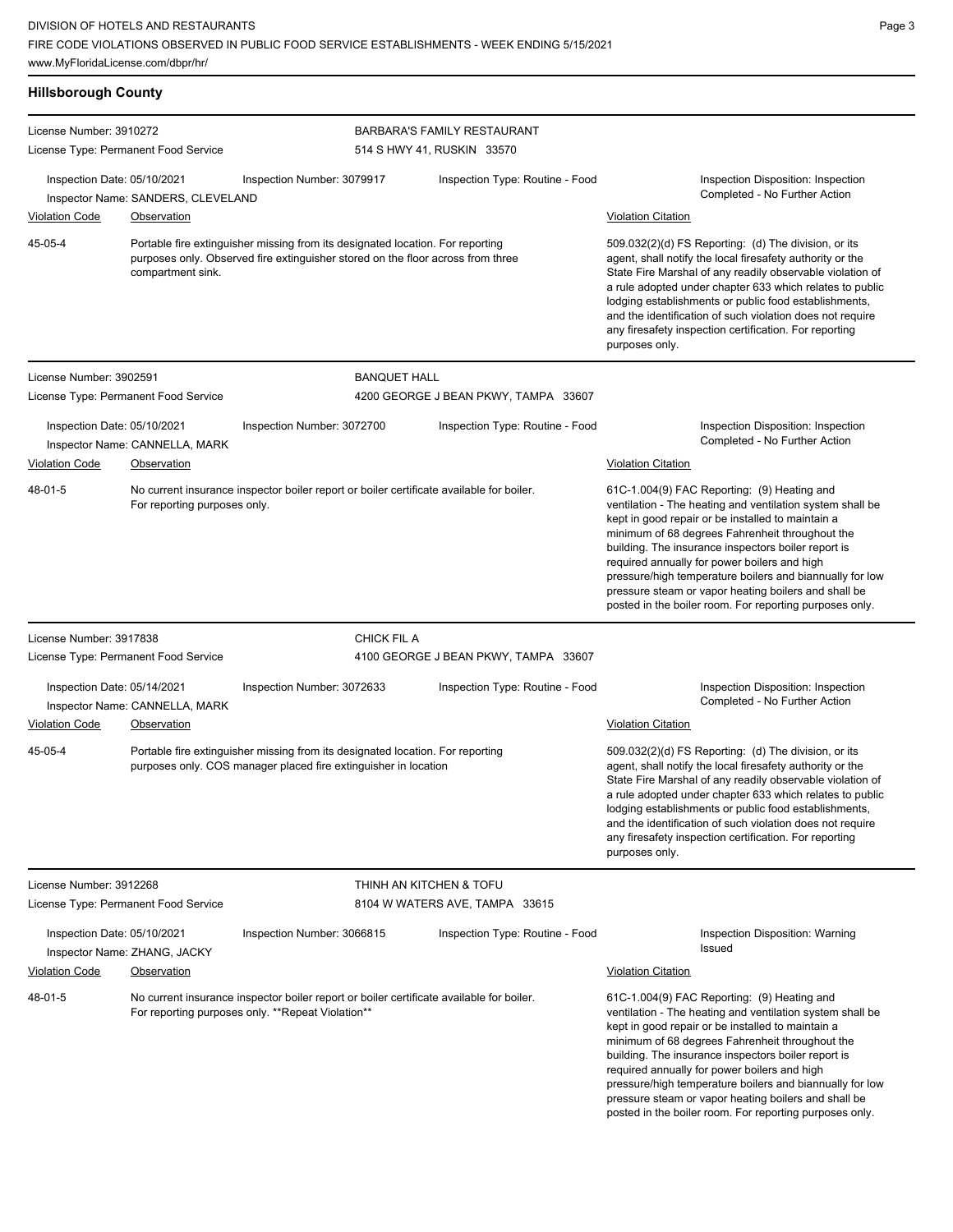www.MyFloridaLicense.com/dbpr/hr/

| Page<br>4 |
|-----------|
|-----------|

| <b>Lee County</b>                                                                                                                  |                                      |                                            |                                                        |                                                                                                  |                                                                                                                                                                                                                                                                                                                                                                                                                                              |                                                                                                                                                                                                                                                                                                                                                                                                            |
|------------------------------------------------------------------------------------------------------------------------------------|--------------------------------------|--------------------------------------------|--------------------------------------------------------|--------------------------------------------------------------------------------------------------|----------------------------------------------------------------------------------------------------------------------------------------------------------------------------------------------------------------------------------------------------------------------------------------------------------------------------------------------------------------------------------------------------------------------------------------------|------------------------------------------------------------------------------------------------------------------------------------------------------------------------------------------------------------------------------------------------------------------------------------------------------------------------------------------------------------------------------------------------------------|
| License Number: 4606976                                                                                                            | License Type: Permanent Food Service |                                            | SABOR DE MICHOACAN<br>1501 ORTIZ AVE, FORT MYERS 33905 |                                                                                                  |                                                                                                                                                                                                                                                                                                                                                                                                                                              |                                                                                                                                                                                                                                                                                                                                                                                                            |
| Inspection Date: 05/08/2021<br>Inspection Number: 3054168<br>Inspector Name: FREED, JOSEPH<br><b>Violation Code</b><br>Observation |                                      | Inspection Type: Routine - Food            |                                                        | Inspection Disposition: Inspection<br>Completed - No Further Action<br><b>Violation Citation</b> |                                                                                                                                                                                                                                                                                                                                                                                                                                              |                                                                                                                                                                                                                                                                                                                                                                                                            |
| 45-02-4<br>Portable fire extinguisher gauge in red zone. For reporting purposes only.                                              |                                      |                                            |                                                        |                                                                                                  | 509.032(2)(d) FS Reporting: (d) The division, or its<br>agent, shall notify the local firesafety authority or the<br>State Fire Marshal of any readily observable violation of<br>a rule adopted under chapter 633 which relates to public<br>lodging establishments or public food establishments,<br>and the identification of such violation does not require<br>any firesafety inspection certification. For reporting<br>purposes only. |                                                                                                                                                                                                                                                                                                                                                                                                            |
| License Number: 4603471                                                                                                            |                                      |                                            | PIZZA HUT 2260                                         |                                                                                                  |                                                                                                                                                                                                                                                                                                                                                                                                                                              |                                                                                                                                                                                                                                                                                                                                                                                                            |
| License Type: Permanent Food Service                                                                                               |                                      |                                            | 25 N HOMESTEAD RD STE 27, LEHIGH ACRES 33936           |                                                                                                  |                                                                                                                                                                                                                                                                                                                                                                                                                                              |                                                                                                                                                                                                                                                                                                                                                                                                            |
| Inspection Date: 05/14/2021<br>Inspection Number: 3077917<br>Inspector Name: JOHNSON, JONATHAN                                     |                                      | Inspection Type: Food-Licensing Inspection |                                                        |                                                                                                  | Inspection Disposition: Inspection<br>Completed - No Further Action                                                                                                                                                                                                                                                                                                                                                                          |                                                                                                                                                                                                                                                                                                                                                                                                            |
| <b>Violation Code</b>                                                                                                              | Observation                          |                                            |                                                        |                                                                                                  | Violation Citation                                                                                                                                                                                                                                                                                                                                                                                                                           |                                                                                                                                                                                                                                                                                                                                                                                                            |
| $46 - 01 - 4$<br>Marked exit/path to marked exit blocked. For reporting purposes only.                                             |                                      |                                            |                                                        |                                                                                                  |                                                                                                                                                                                                                                                                                                                                                                                                                                              | 61C-1.004(9) FAC Reporting: (9) Means of access,<br>including entrances, halls, and stairways, must permit<br>unobstructed travel at all times and shall be clean.<br>ventilated and well-lighted day and night. Hall and stair<br>runners shall be kept in good condition. Railways, as<br>defined in 61C-1.001(23), F.A.C., shall be installed on<br>all stairways and around all porches and steps. For |

reporting purposes only.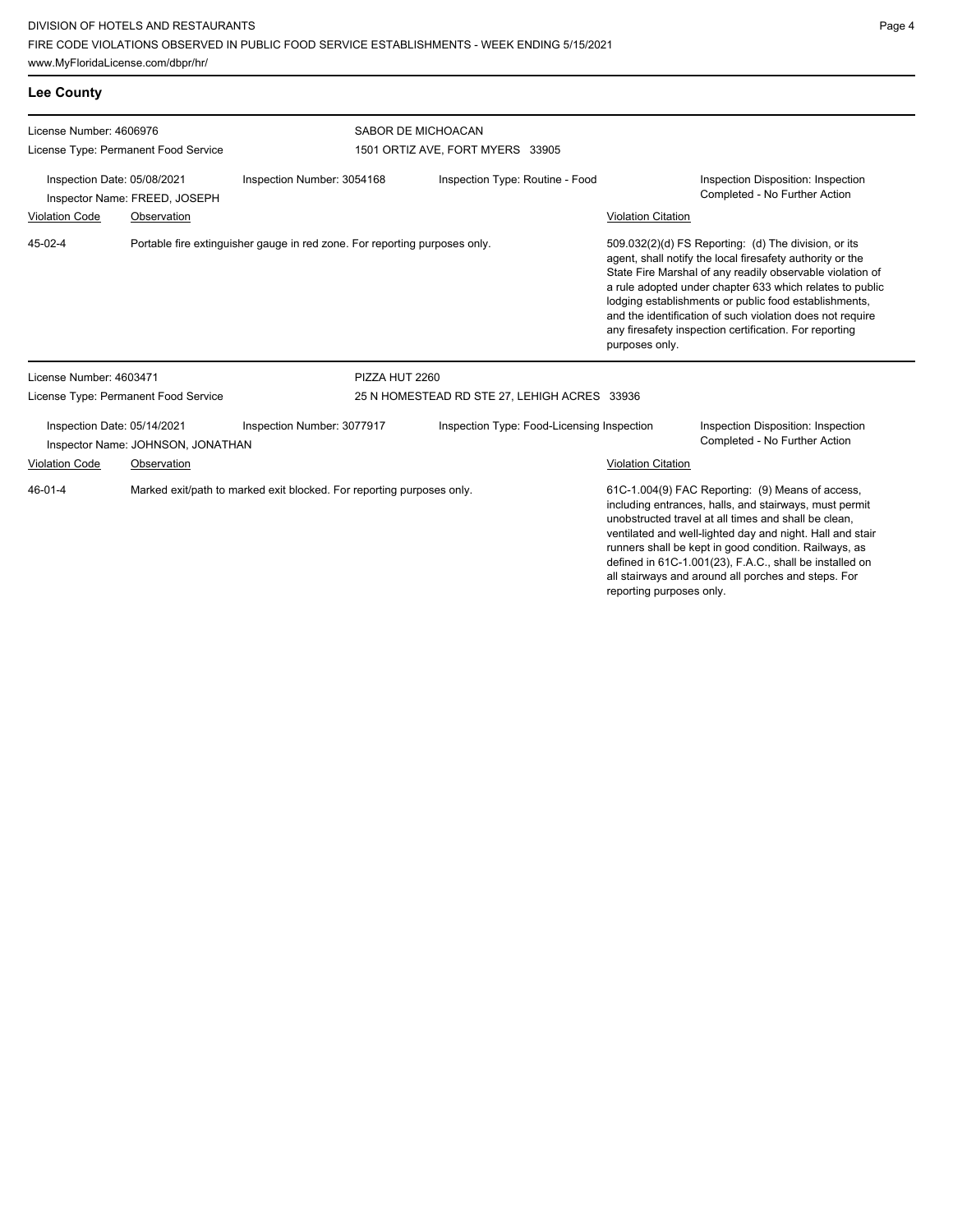**Manatee County**

| License Number: 5104333                                        |                                                                                                           |                                                               | GOLDEN CORRAL #871                |                           |                                                                                                                                                                                                                                                                                                                                                                                                            |
|----------------------------------------------------------------|-----------------------------------------------------------------------------------------------------------|---------------------------------------------------------------|-----------------------------------|---------------------------|------------------------------------------------------------------------------------------------------------------------------------------------------------------------------------------------------------------------------------------------------------------------------------------------------------------------------------------------------------------------------------------------------------|
| License Type: Permanent Food Service                           |                                                                                                           |                                                               | 5525 W CORTEZ RD. BRADENTON 34210 |                           |                                                                                                                                                                                                                                                                                                                                                                                                            |
| Inspection Date: 05/12/2021<br>Inspector Name: BORRERO, AUDREY |                                                                                                           | Inspection Type: Routine - Food<br>Inspection Number: 3040833 |                                   |                           | Inspection Disposition: Inspection<br>Completed - No Further Action                                                                                                                                                                                                                                                                                                                                        |
| <b>Violation Code</b>                                          | Observation                                                                                               |                                                               |                                   | <b>Violation Citation</b> |                                                                                                                                                                                                                                                                                                                                                                                                            |
| $46 - 01 - 4$                                                  | Marked exit/path to marked exit blocked. For reporting purposes only. Oil filter<br>**Corrected On-Site** |                                                               |                                   | reporting purposes only.  | 61C-1.004(9) FAC Reporting: (9) Means of access,<br>including entrances, halls, and stairways, must permit<br>unobstructed travel at all times and shall be clean.<br>ventilated and well-lighted day and night. Hall and stair<br>runners shall be kept in good condition. Railways, as<br>defined in 61C-1.001(23), F.A.C., shall be installed on<br>all stairways and around all porches and steps. For |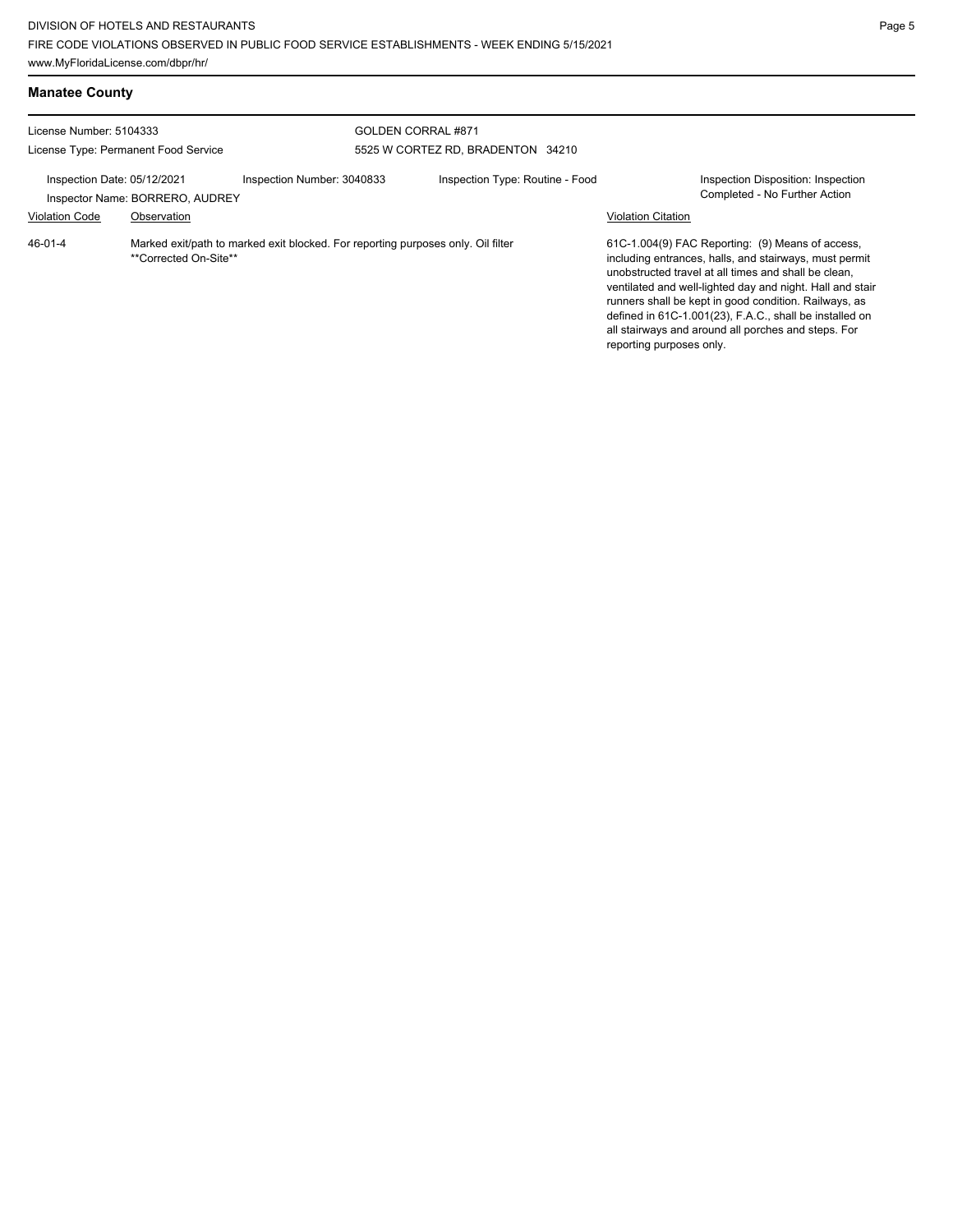| <b>Osceola County</b>                                           |                                              |                                                                                                                                      |                                                            |                           |                                                                                                                                                                                                                                                                                                                                                                                                                            |
|-----------------------------------------------------------------|----------------------------------------------|--------------------------------------------------------------------------------------------------------------------------------------|------------------------------------------------------------|---------------------------|----------------------------------------------------------------------------------------------------------------------------------------------------------------------------------------------------------------------------------------------------------------------------------------------------------------------------------------------------------------------------------------------------------------------------|
| License Number: 5911088<br>License Type: Permanent Food Service |                                              |                                                                                                                                      | ANDALUSIA CAFE & HOOKAH<br>3285 OXFORD DR, KISSIMMEE 34746 |                           |                                                                                                                                                                                                                                                                                                                                                                                                                            |
| Inspection Date: 04/21/2021<br><b>Violation Code</b>            | Inspector Name: DAVIS, DIANNA<br>Observation | Inspection Number: 2992265                                                                                                           | Inspection Type: Routine - Food                            | <b>Violation Citation</b> | Inspection Disposition: Inspection<br>Completed - No Further Action                                                                                                                                                                                                                                                                                                                                                        |
| 49-05-4                                                         |                                              | Flammables stored near a source of ignition. Various items stored near or at<br>bottom of water heater, located in dry storage room. |                                                            | purposes only.            | 509.032(2)(d) FS Reporting: (d) The division, or its<br>agent, shall notify the local firesafety authority or the<br>State Fire Marshal of any readily observable violation of<br>a rule adopted under chapter 633 which relates to public<br>lodging establishments or public food establishments,<br>and the identification of such violation does not require<br>any firesafety inspection certification. For reporting |